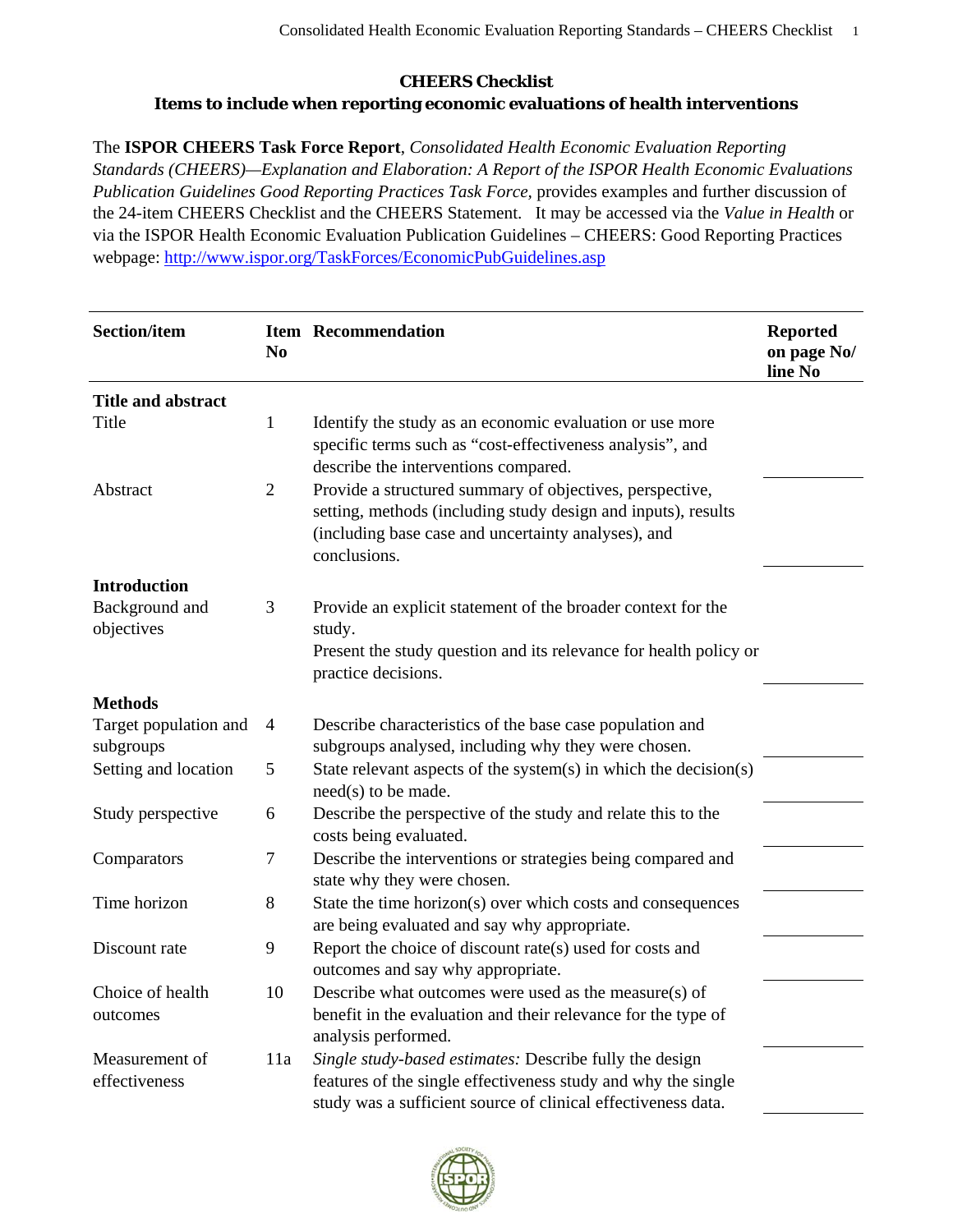|                                                              | 11 <sub>b</sub> | Synthesis-based estimates: Describe fully the methods used for<br>identification of included studies and synthesis of clinical<br>effectiveness data.                                                                                                                                                                                                                |  |
|--------------------------------------------------------------|-----------------|----------------------------------------------------------------------------------------------------------------------------------------------------------------------------------------------------------------------------------------------------------------------------------------------------------------------------------------------------------------------|--|
| Measurement and<br>valuation of preference<br>based outcomes | 12              | If applicable, describe the population and methods used to<br>elicit preferences for outcomes.                                                                                                                                                                                                                                                                       |  |
| <b>Estimating resources</b><br>and costs                     | 13a             | Single study-based economic evaluation: Describe approaches<br>used to estimate resource use associated with the alternative<br>interventions. Describe primary or secondary research methods<br>for valuing each resource item in terms of its unit cost.<br>Describe any adjustments made to approximate to opportunity<br>costs.                                  |  |
|                                                              | 13 <sub>b</sub> | Model-based economic evaluation: Describe approaches and<br>data sources used to estimate resource use associated with<br>model health states. Describe primary or secondary research<br>methods for valuing each resource item in terms of its unit<br>cost. Describe any adjustments made to approximate to<br>opportunity costs.                                  |  |
| Currency, price date,<br>and conversion                      | 14              | Report the dates of the estimated resource quantities and unit<br>costs. Describe methods for adjusting estimated unit costs to<br>the year of reported costs if necessary. Describe methods for<br>converting costs into a common currency base and the<br>exchange rate.                                                                                           |  |
| Choice of model                                              | 15              | Describe and give reasons for the specific type of decision-<br>analytical model used. Providing a figure to show model<br>structure is strongly recommended.                                                                                                                                                                                                        |  |
| Assumptions                                                  | 16              | Describe all structural or other assumptions underpinning the<br>decision-analytical model.                                                                                                                                                                                                                                                                          |  |
| Analytical methods                                           | 17              | Describe all analytical methods supporting the evaluation. This<br>could include methods for dealing with skewed, missing, or<br>censored data; extrapolation methods; methods for pooling<br>data; approaches to validate or make adjustments (such as half<br>cycle corrections) to a model; and methods for handling<br>population heterogeneity and uncertainty. |  |
| <b>Results</b>                                               |                 |                                                                                                                                                                                                                                                                                                                                                                      |  |
| Study parameters                                             | 18              | Report the values, ranges, references, and, if used, probability<br>distributions for all parameters. Report reasons or sources for<br>distributions used to represent uncertainty where appropriate.<br>Providing a table to show the input values is strongly<br>recommended.                                                                                      |  |
| Incremental costs and<br>outcomes                            | 19              | For each intervention, report mean values for the main<br>categories of estimated costs and outcomes of interest, as well<br>as mean differences between the comparator groups. If<br>applicable, report incremental cost-effectiveness ratios.                                                                                                                      |  |
| Characterising<br>uncertainty                                | 20a             | Single study-based economic evaluation: Describe the effects<br>of sampling uncertainty for the estimated incremental cost and<br>incremental effectiveness parameters, together with the impact                                                                                                                                                                     |  |